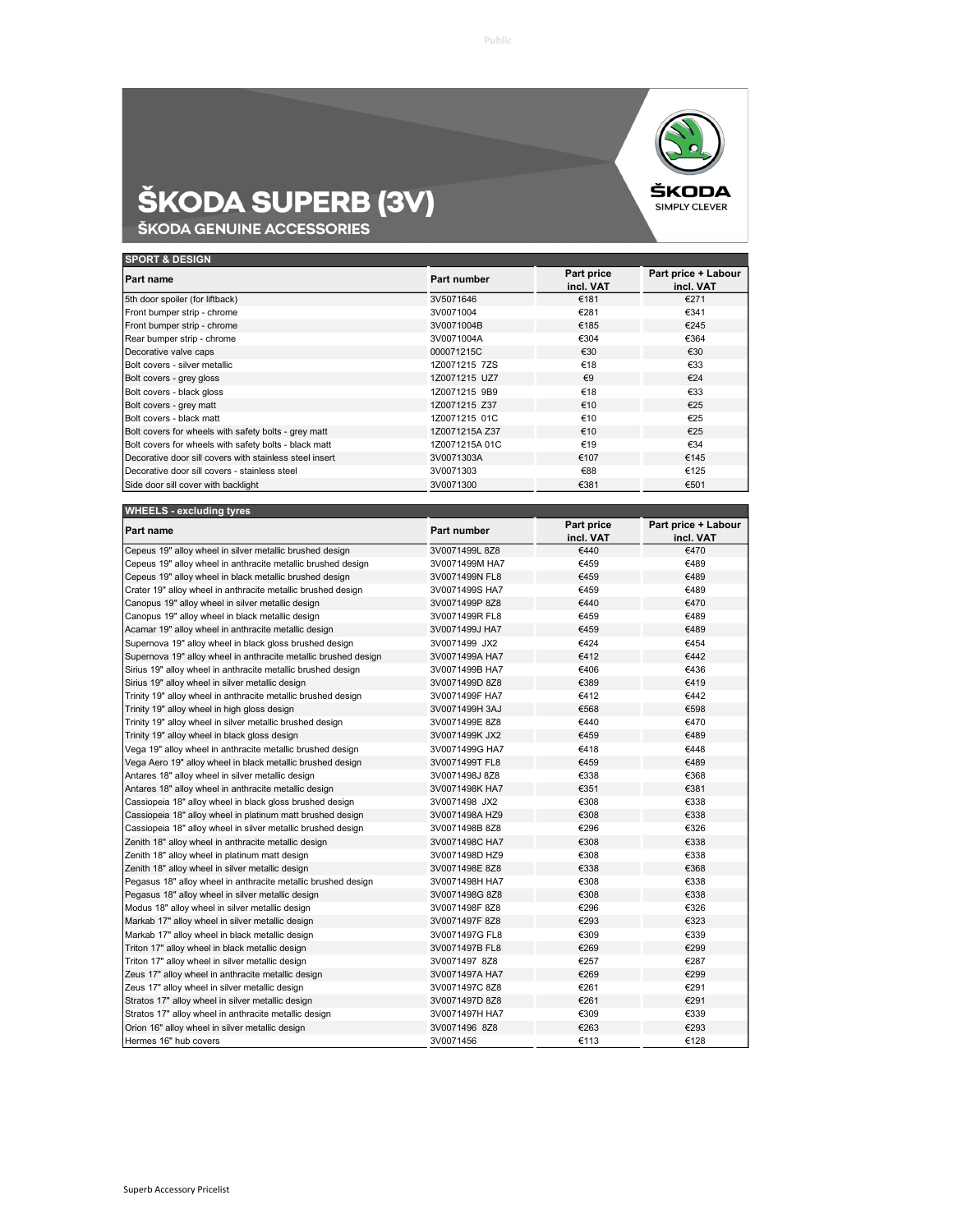| <b>INFOTAINMENT</b>                               |             |                         |                                  |
|---------------------------------------------------|-------------|-------------------------|----------------------------------|
| <b>Part name</b>                                  | Part number | Part price<br>incl. VAT | Part price + Labour<br>incl. VAT |
| Navigation SD card - Europe                       | 5L0051236BJ | €486                    | €486                             |
| Navigation SD card - World 1                      | 5L0051236BB | €338                    | €338                             |
| Navigation SD card - World 2                      | 5L0051236BC | €338                    | €338                             |
| Navigation SD card - World 3                      | 5L0051236BD | €338                    | €338                             |
| Navigation SD card - World (for service purposes) | 3V0051884E  | €351                    | €351                             |
| <b>LTE CarStick</b>                               | 000051409F  | €175                    | €175                             |
| Connecting cable USB to Apple                     | 5E0051510E  | €31                     | €31                              |
| Connecting cable USB to Mini USB                  | 5JA051446H  | €28                     | €28                              |
| Connecting cable USB to Micro USB                 | 5JA051446J  | €28                     | €28                              |
| Connecting cable USB to USB C                     | 565051510   | €32                     | €32                              |
| SmartLink+                                        | 000054830A  | €189                    | €189                             |
| Voice control system                              | 000054802   | €338                    | €338                             |
| Voice control system                              | 000054802A  | €167                    | €167                             |
| Drive activity assistant                          | 5E0054801   | €55                     | €70                              |

| <b>COMFORT &amp; UTILITY</b>                                       |               |                         |                                  |
|--------------------------------------------------------------------|---------------|-------------------------|----------------------------------|
| Part name                                                          | Part number   | Part price<br>incl. VAT | Part price + Labour<br>incl. VAT |
| Bin for door panel - black                                         | 5JA061107 9B9 | €16                     | €31                              |
| Bin for doo panel - beige                                          | 5JA061107 WC4 | €18                     | €33                              |
| Ashtray to the cup holder                                          | 000061142B    | €15                     | €30                              |
| Portable coffee maker                                              | 000069641C    | €304                    | €304                             |
| Thermo-electric cooling box - 15 l                                 | 5L0065400     | €213                    | €228                             |
| Thermo-electric cooling box - 20 I                                 | 000065400G    | €369                    | €384                             |
| Ski sack                                                           | 000050515D    | €148                    | €148                             |
| Textile foot mats - Standard                                       | 3V2061404B    | €69                     | €84                              |
| Textile foot mats - Prestige                                       | 3V2061404     | €92                     | €107                             |
| Textile foot mats - Prestige with grey stitching                   | 3V2061404A    | €95                     | €110                             |
| All-weather interior mats (front)                                  | 3V2061551     | €36                     | €51                              |
| All-weather interior mats (rear)                                   | 3V0061551     | €36                     | €51                              |
| All-weather mat over the tunnel                                    | 3V0061580     | €13                     | €28                              |
| Netting system - silver (for liftback)                             | 3V5065110A    | €51                     | €66                              |
| Netting system - silver (for combi)                                | 3V9065110A    | €51                     | €66                              |
| Double-sided boot mat (for liftback)                               | 3V5061163     | €118                    | €133                             |
| Double-sided boot mat (for combi)                                  | 3V9061163     | €118                    | €133                             |
| Boot mat with raised edging (for liftback)                         | 3V5061170     | €98                     | €113                             |
| Boot mat with raised edging (for combi)                            | 3V9061170     | €97                     | €112                             |
| Fold-out boot mat (for liftback)                                   | 3V5061210     | €120                    | €135                             |
| Fold-out boot mat (for combi, without a false boot floor)          | 3V9061210     | €111                    | €126                             |
| Fold-out boot mats (for combi, with a false boot floor)            | 3V9061210A    | €114                    | €129                             |
| Plastic boot dish (for liftback)                                   | 3V5061162     | €266                    | €281                             |
| Plastic boot dish (for combi)                                      | 3V9061162     | €269                    | €284                             |
| ALU partition for plastic boot dish                                | 3T0017254     | €50                     | €65                              |
| Boot bag                                                           | 000061108     | €69                     | €69                              |
| Boot bag                                                           | DMK770003     | €60                     | €60                              |
| Universal fixing element                                           | 6V0061104     | €15                     | €15                              |
| Multifunctional pocket (for combi)                                 | 3V9061103     | €85                     | €100                             |
| Trunk grille (transverse, for combi)                               | 3V9017221     | €253                    | €343                             |
| Trunk grille of the luggage compartment (for combi)                | 3V9017222     | €251                    | €341                             |
| Front mud flaps                                                    | 3V0075111     | €19                     | €49                              |
| Rear mud flaps                                                     | 3V0075101     | €19                     | €49                              |
| Protective foil for loading edge (for liftback)                    | 3V5061197     | €54                     | €84                              |
| Protective foil for loading edge (for combi)                       | 3V9061197     | €54                     | €84                              |
| Protective strip for loading edge from stainless steel (for combi) | 3V9061195     | €86                     | €131                             |